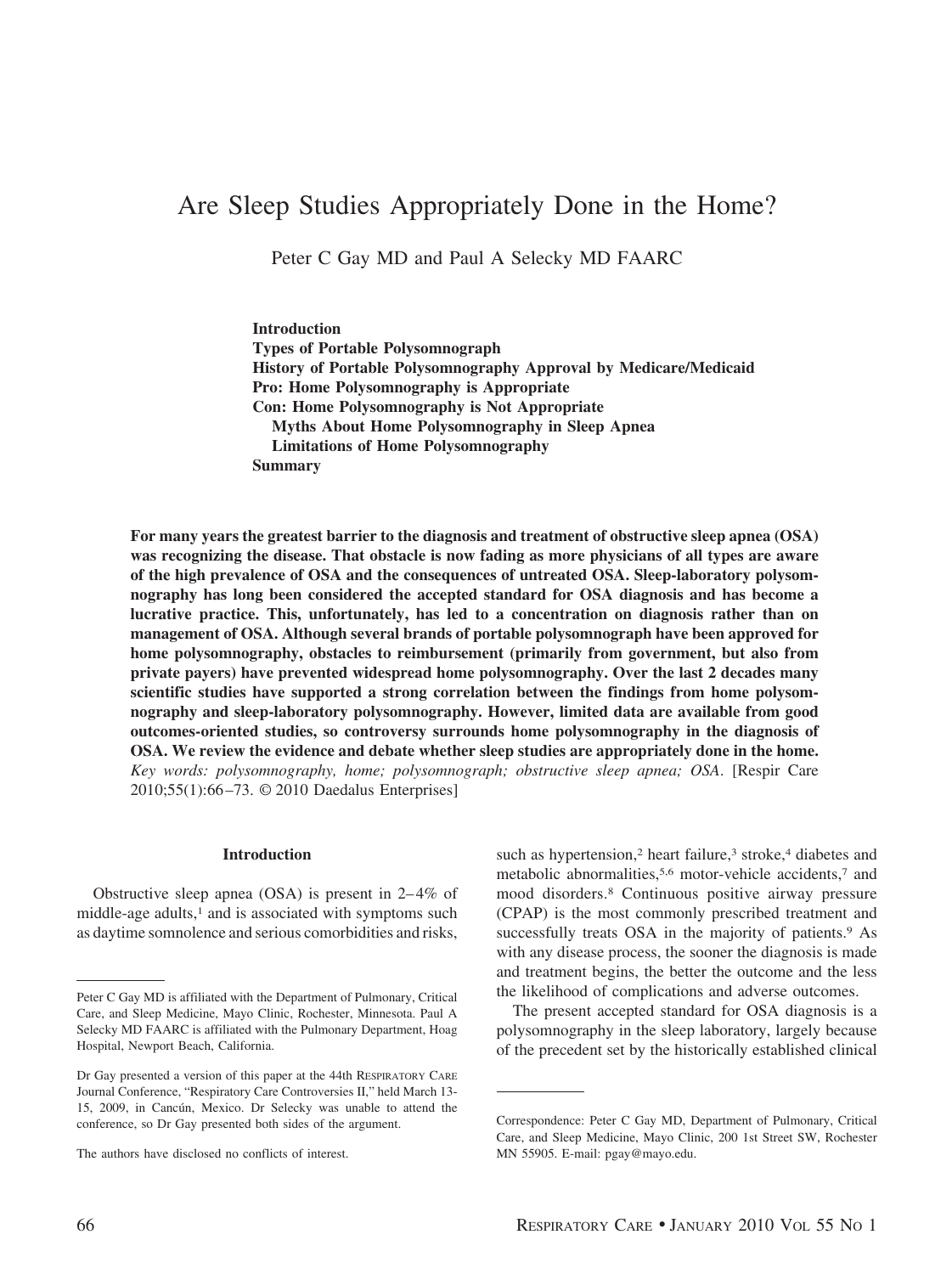|                                | Type of Portable Polysomnography |                         |                                               |                                                 |  |
|--------------------------------|----------------------------------|-------------------------|-----------------------------------------------|-------------------------------------------------|--|
|                                | Type I<br>(attended)             | Type II<br>(unattended) | Type III<br>(modified, for<br>diagnosing OSA) | Type IV<br>$(1 \text{ or } 2 \text{ channels})$ |  |
| Measurement channels $(n)$     | $\geq 7$                         | $\geq 7$                | $\geq 4$                                      | $\leq 2$                                        |  |
| Measurements                   | Electro-encephalogram            | Electro-encephalogram   | Electro-cardiogram                            | Pulse oximetry                                  |  |
|                                | Electro-oculogram                | Electro-oculogram       | Air flow                                      | Air flow or chest movement                      |  |
|                                | Chin electro-myogram             | Chin electro-myogram    | 2 respiratory-effort channels                 |                                                 |  |
|                                | Electro-cardiogram               | Electro-cardiogram      | Pulse oximetry                                |                                                 |  |
|                                | Air flow                         | Air flow                | Peripheral arterial tonometry <sup>®</sup>    |                                                 |  |
|                                | Respiratory effort               | Respiratory effort      |                                               |                                                 |  |
|                                | Pulse oximetry                   | Pulse oximetry          |                                               |                                                 |  |
| Body position                  | Documented or objective          | Possible                | Possible                                      | No.                                             |  |
| Leg movement                   | Electro-myogram or motion sensor | Optional                | Optional                                      | N <sub>o</sub>                                  |  |
| Personnel                      | Yes                              | No.                     | N <sub>o</sub>                                | No.                                             |  |
| Intervention                   | Possible                         | N <sub>0</sub>          | N <sub>o</sub>                                | N <sub>o</sub>                                  |  |
| * Became available after 1994. |                                  |                         |                                               |                                                 |  |

| Table 1. | American Academy of Sleep Medicine Classification of Levels of Portable Polysomnography $(> 6 h)$ |  |  |  |  |
|----------|---------------------------------------------------------------------------------------------------|--|--|--|--|
|          |                                                                                                   |  |  |  |  |

preference for sleep-laboratory polysomnography. Perhaps an even greater pressure to use sleep-laboratory polysomnography was that, initially, the Centers for Medicare and Medicaid Services (CMS) demanded it by way of a very restrictive reimbursement policy. The private sector was not so constrained, and technological advances led to the commercial availability of portable polysomnographs that produce credible home polysomnograms.

### **Types of Portable Polysomnograph**

As portable polysomnography proliferated, there emerged a need to differentiate the various polysomnography technologies and bring order to the practice. The first practice standards paper from the American Academy of Sleep Medicine (AASM) emerged in 1994.10 It defined the different types of sleep studies and polysomnographs based on the technology available at that time (Table 1). Type I is a conventional, attended sleep-laboratory polysomnography that includes cardiorespiratory and sleepstage/neurophysiologic measurements. All the other types of polysomnography are unattended and conducted with portable polysomnographs, and, of these types, only Type II includes sleep-stage/neurophysiologic assessment. Type III has at least 4 recorded parameters, including air flow and 2 respiratory-effort channels. Virtually all the polysomnographs include pulse oximetry and heart rate. Type IV requires only 2 parameters, one of which must be air flow or chest wall movement measurement, so presumably the other is oximetry.

A unique portable polysomnograph (Watch-PAT 100, Itamar Medical, Framingham, Massachusetts) now available (discussed below) utilizes pulsatile arterial tonometry and does not easily fit into any of the original categories, since there is no direct measurement of air flow or chest wall movement. Presently, none of the types II–IV portable polysomnograph permit an intervention such as CPAP during the polysomnography. Auto-titrating CPAP polysomnography has to be done with a separate portable polysomnograph hookup, or the physician can exclusively use the software available in the chosen auto-titrating CPAP device, without any portable polysomnograph information.

Some of the rules change with respect to diagnostic criteria, but like sleep-laboratory polysomnographs, portable polysomnographs do allow quantification of the severity of breathing disturbances. Instead of the classic apnea-hypopnea index provided by polysomnography as events per sleep hour, a respiratory-disturbance index is reported as events per hour of recording time. The portable-polysomnography protocol assumes that the patient's sleep is the same as or better than usual under the study conditions, but there is no confirmation of this beyond subjective comments by the patient.

# **History of Portable Polysomnography Approval by Medicare/Medicaid**

Portable polysomnographs were developed because of several recognized advantages over sleep-laboratory polysomnography, including sleep in a more familiar and flexible environment (home, mobile in-patient, hotel); fewer monitor leads; more convenience for patients with transportation problems; probably less disrupted sleep; less technical complexity; and lower cost. The ultimate conclusion of the 1994 AASM practice standards was that there was limited scientific information available on the efficacy, accuracy, validity, utility, cost-effectiveness, and limitations of portable polysomnography for OSA assessment.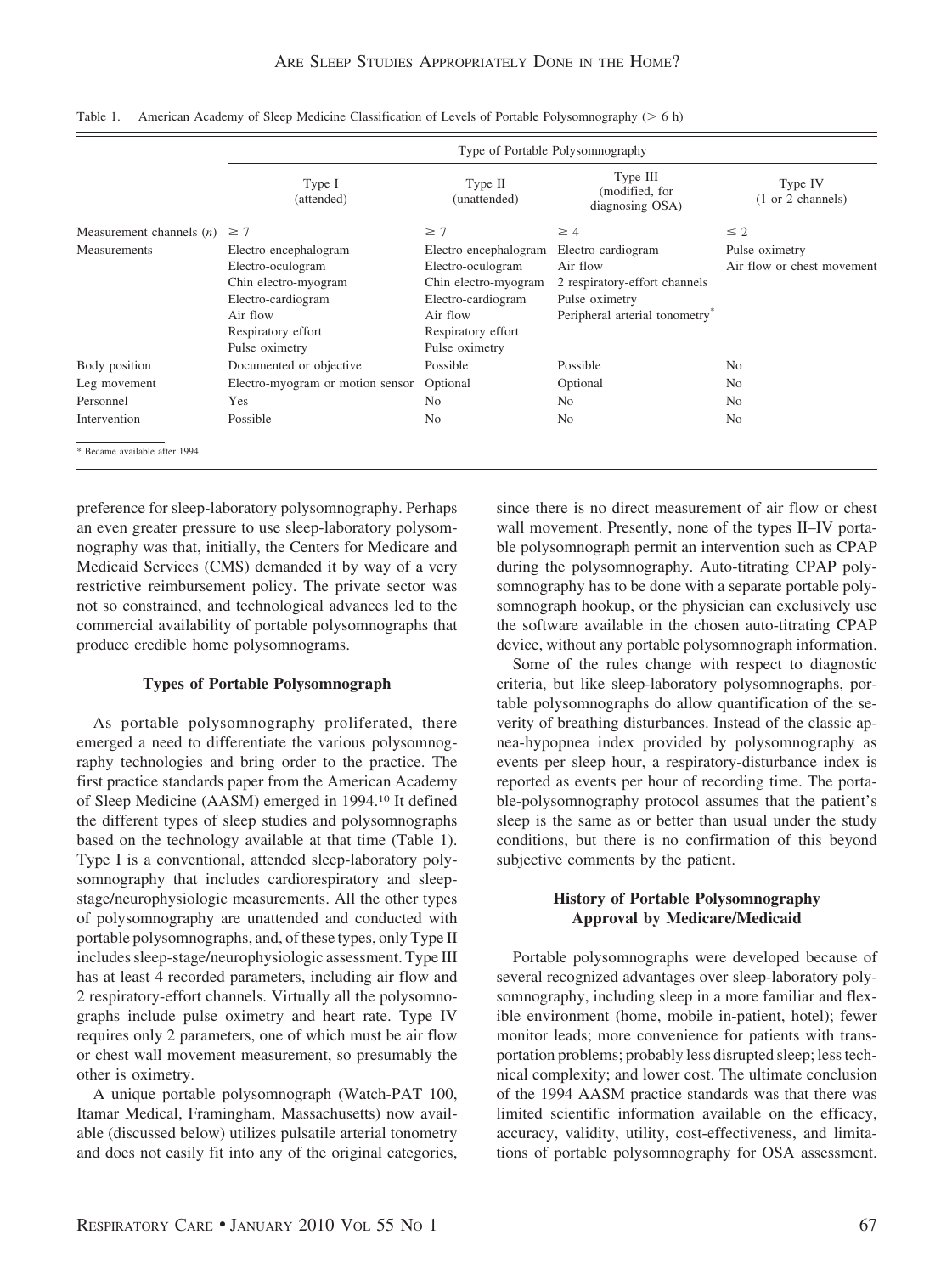

Fig. 1. Number of sleep laboratories accredited by the American Academy of Sleep Medicine from 1977 to 2003. Note the asymptotic rise. The number laboratories in 2006 was near 2,800. (Data from Reference 14.)

Investigations continued, and an international workshop, "Sleep Diagnostics in the Home," was convened by the American College of Chest Physicians in September 2000, in Chicago. Although some at that conference urged more use of home polysomnography for OSA diagnosis, the convention recommended creating guidelines for home polysomnography for patients with suspected OSA, and that developing the guidelines should be a joint venture of multiple academic societies and be based on an updated formal literature review. The request for proposals for evidence review was made by the American College of Chest Physicians, AASM, American Thoracic Society, National Association for Medical Direction of Respiratory Care, and the European Respiratory Society. This led to the next workshop and a sentinel evidence  $revi$  and the practice standard.12

The evidence review<sup>11</sup> reviewed 51 studies and found that there was insufficient evidence to recommend type II portable polysomnography, whether attended or unattended. Although attended type III portable polysomnography appeared to increase or decrease the probability that a patient had an apnea-hypopnea index  $> 15$  events/hour, unattended type III portable polysomnography was not recommended to rule in or out an OSA diagnosis. Some limitations were noted, including the need for manual scoring, using portable polysomnography only in patients with straightforward OSA, and that portable polysomnographs are not easily adapted to titrating CPAP or conducting split-night studies. Neither attended nor unattended type IV portable polysomnography was recommended. In essence, this reaffirmed the findings from 1994, and it was urged that future research focus on types II and III portable polysomnography, with a focus on outcomes (rather than just classification of disease severity with arbitrary cutoff values) and on determining the cost-effectiveness of portable polysomnography. It was not surprising that CMS concluded in National Coverage Decision 240.4, in April 2005, that the evidence was not adequate to conclude that unattended type II, III, or IV portable polysomnography is reasonable and necessary in the diagnosis of OSA, and it therefore remained non-covered for OSA diagnosis.13

### **Pro: Home Polysomnography is Appropriate**

What was most surprising was the fact that CMS initiated a review of National Coverage Decision 240.4 at the formal request of the American Academy of Otolaryngology–Head and Neck Surgery in 2007. The AASM dismissed arguments that there were unacceptable delays in accessing polysomnography, as they pointed to an asymptotic rise in the number of sleep laboratories up to 2003 (Fig. 1).14 The AASM also noted lack of data on the efficacy of home polysomnography in the Medicare population and lack of economic data in support of home polysomnography, as previously noted. Another factor was that the United States Office of Inspector General announced a plan to investigate the factors that contributed to the rapid rise in Medicare reimbursements for sleep studies, from \$62 million in 2001 to \$215 million in 2005.

With the report from the Office of Inspector General, and pressure from industry, caregivers, and the National Coverage Decision review request noted above, the AASM re-reviewed their position and conducted another evidence review,15 which considered 291 articles, 36 of which met the inclusion criteria. They also added an additional paper, published in 2007, that had important outcome data, so the evidence table included 37 articles: one on type II, 22 on type III, and 14 on type IV portable polysomnography. The evidence table has never been available online, but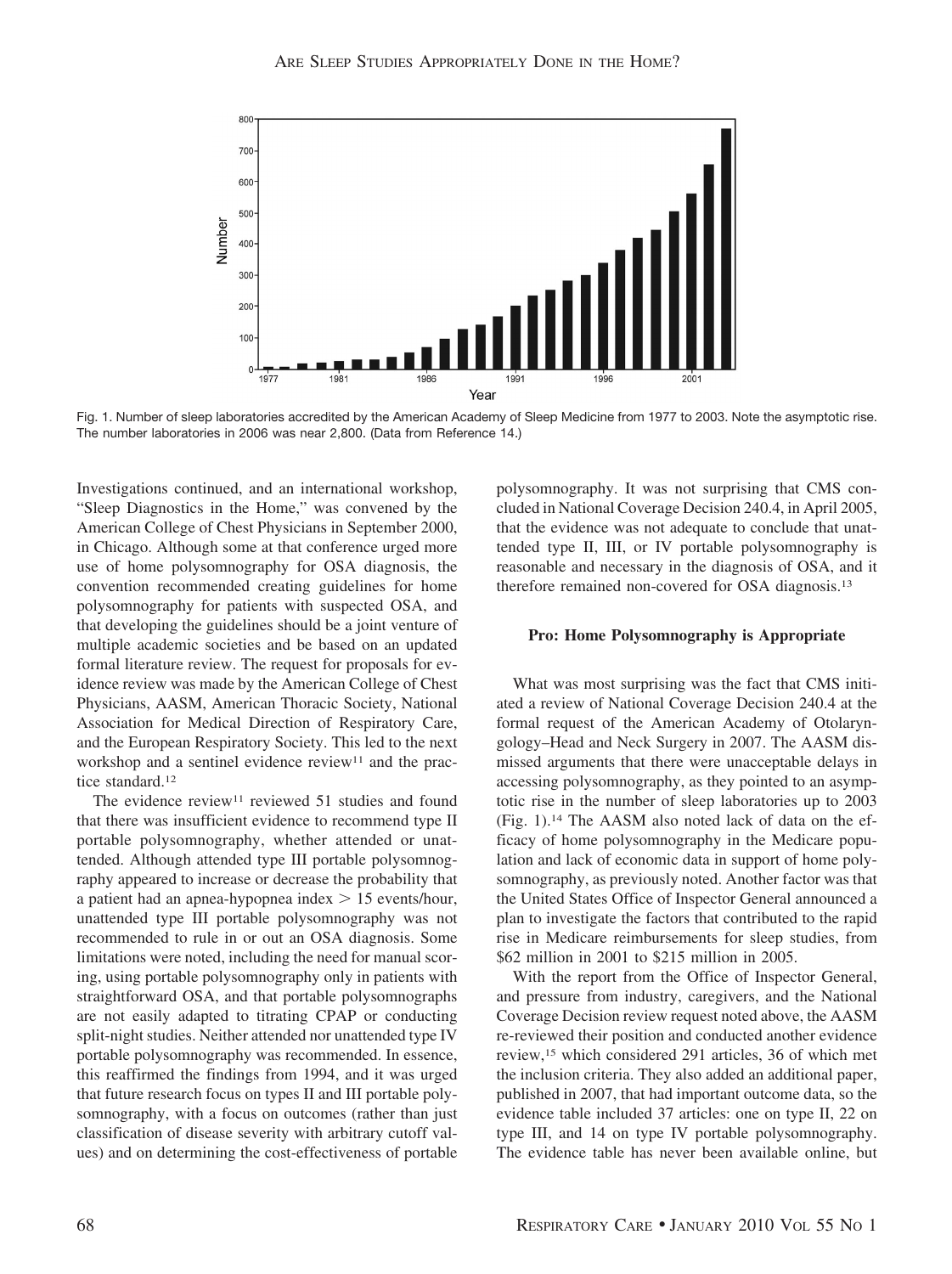| Table 2. | Indications for Home Polysomnography Approved by the |
|----------|------------------------------------------------------|
|          | American Academy of Sleep Medicine                   |

Patient with a high pre-test probability of moderate to severe OSA When sleep-laboratory polysomnography is not feasible because of immobility, safety, or critical illness

To monitor response to non-CPAP treatments for OSA, including oral appliances, upper-airway surgery, and weight loss

 $OSA =$  obstructive sleep apnea

 $CPAP =$  continuous positive airway pressure

Table 3. Home Polysomnography Measurement Parameters Approved by the American Academy of Sleep Medicine

Air flow, respiratory efforts, and blood oxygenation, with the same sensors as in sleep-laboratory polysomnography

Apnea, with nasal-oral thermal sensor

Hypopnea, with nasal-pressure sensor (ideally both air-flow sensors) Respiratory effort, via inductance plethysmography

Pulse oximetry: signal average time  $(\leq 3 \text{ s})$  and motion-artifact compensation

was sent to us after our request to the AASM central office in Chicago.

The AASM restricted review to type III portable polysomnographs, "because these are used most frequently in the out-patient setting." Among the studies of type II home polysomnography (of which there were only three, all of which had low evidence levels [IV]), the false negative rate was as high as 15%, and the false positive rate range was 2–31%. Among the studies of type III home polysomnography, the false negative rate was as high as 17%, and the false positive rate depended on the chosen apnea-hypopnea-index threshold. Among the studies of type IV home polysomnography, the "high-quality" home polysomnographies had false negative rates similar to that of type III, and false positive rates of  $0-12\%$ .

The AASM made the following new conclusions about home polysomnography:

- Home polysomnography is appropriate for certain indications (Table 2).
- A portable polysomnograph must record certain parameters to be of acceptable quality (Table 3).
- Home polysomnography should be done only in conjunction with a comprehensive sleep evaluation.
- Home polysomnography must be supervised by a certified or eligible sleep-medicine specialist.
- Home polysomnography is not recommended for patients with comorbidities such as moderate to severe chronic obstructive pulmonary disease; neuromuscular disease; congestive heart failure; or other sleep disorders

(eg, central sleep apnea, insomnia, parasomnia, chronic renal disease, or narcolepsy).

• Home polysomnography is neither validated nor intended for screening of asymptomatic subjects.

Following the new recommendations, the Medicare Evidence Development and Coverage Advisory Committee (MEDCAC) met on September 12, 2007, where pivotal commentary occurred, such as a realization that the accepted or "gold" standard of sleep-laboratory polysomnography was, apparently, full of "lead." Studies showed there was pronounced night-to-night<sup>16</sup> and inter-technician variability.17 The MEDCAC attendees expressed moderate to high confidence that there was adequate evidence to conclude that CPAP is reasonable and necessary for adults with OSA diagnosed via clinical examination that included a positive home polysomnography that measured  $\geq 3$  channels. MEDCAC published its decision memorandum on CPAP for OSA (CAG-00093R2) on March 3, 2008,

The committee was swayed more by the work done by Mulgrew and colleagues<sup>18</sup> than by any other study, and this was also the paper that the AASM had added in their evidence review of 2007. In that study, there were 81 eligible patients, and 68 were enrolled. They compared the outcomes of 35 patients diagnosed via sleep-laboratory polysomnography to those of 33 patients diagnosed via home polysomnography (conducted with a Remmers Sleep Recorder, SagaTech, Victoria, British Columbia), with 2,135 subjects who had a high pre-test probability of moderate to severe OSA (sleep-apnea clinical score  $> 15$ ).<sup>19</sup> They excluded those who were not excessively sleepy (Epworth sleepiness score  $\leq$  10), had prior OSA treatment, used sedatives, or had major cardiovascular or psychiatric disorders. They first performed a type III home polysomnography in all subjects and confirmed a respiratory-disturbance index of  $> 15$  events/hour. They then randomized patients to either sleep-laboratory diagnostic and titration polysomnography or an auto-titrating CPAP regimen in which the patient went directly home with an auto-titrating CPAP device adjusted by the device software and home oximetry as needed. At the end of 3 months, the mean hours of CPAP use was slightly but significantly better in the group who had home polysomnography and went directly to auto-titration with CPAP (6 vs 5.4 h/ night), but the clinical improvement in sleepiness and sleepdisordered breathing was virtually identical in all other ways. No cost analysis was done, but the study strongly supported the pathway of home polysomnography and auto-titrating CPAP for highly selected patients.

The portable polysomnograph that uses pulsatile arterial tonometry (Watch-PAT 100), which emerged after the original classification of portable polysomnographs, has 4 – 6 channels, including pulsatile arterial tonometry, heart rate, pulse oximetry, actigraphy, snoring (optional), and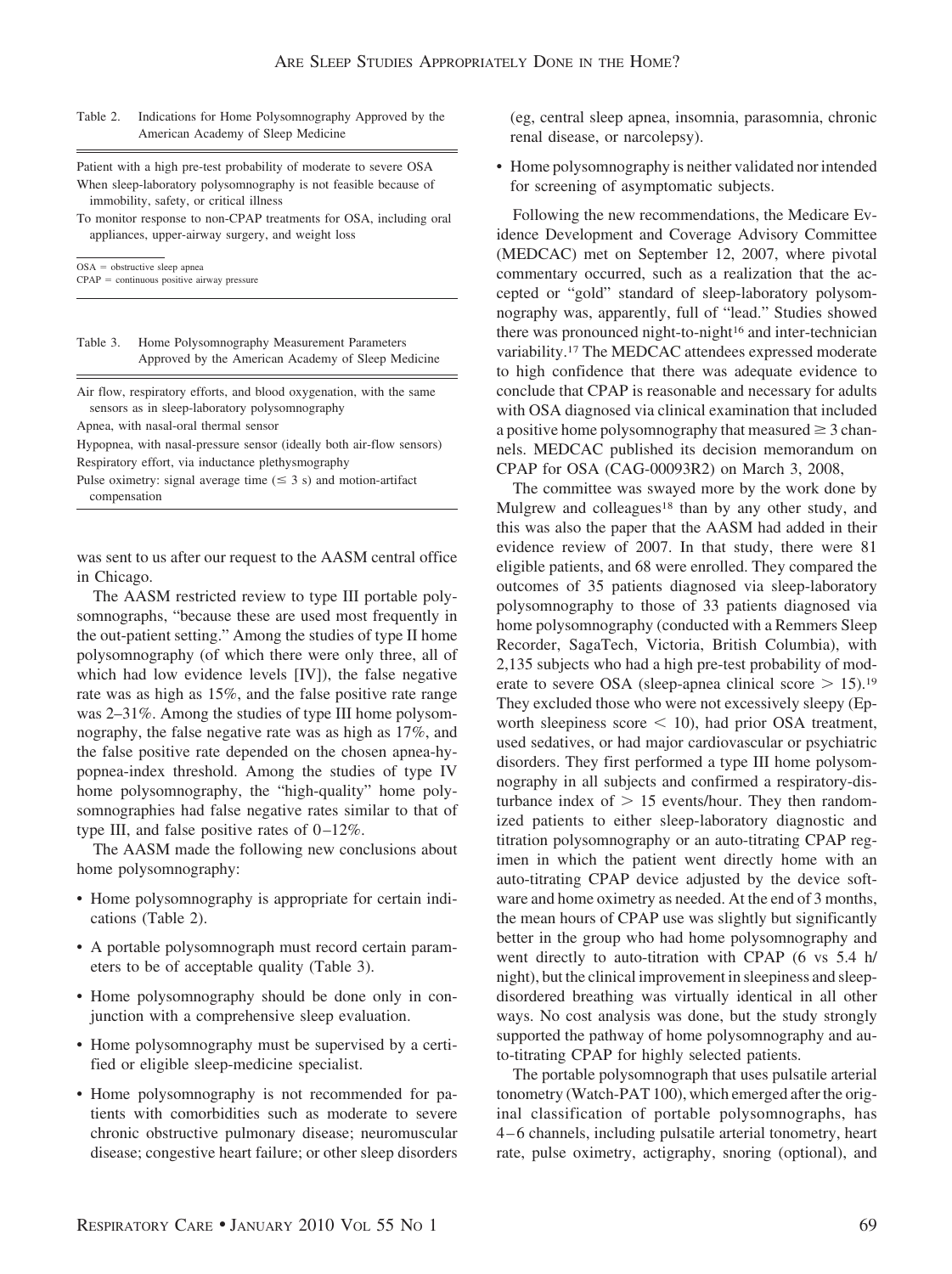body position (optional). It was difficult to classify this portable polysomnograph with the 1994 criteria, but it most closely aligned with a type III.

Berry and colleagues compared a clinical pathway with the Watch-PAT 100 for diagnosis and unattended autotitrating CPAP for selecting an effective CPAP to sleeplaboratory polysomnography for diagnosis and treatment of OSA.20 After 6 weeks of CPAP initiation, 40 patients in the home-polysomnography/auto-titrating-CPAP group, and 39 in the sleep-laboratory arm were using CPAP treatment with no significant differences. Mean nightly adherence to CPAP was nearly identical, at approximately 5.2 hours/night, with equivalent decrease in Epworth sleepiness scale score, and CPAP satisfaction did not differ between the groups. Berry and colleagues concluded that their clinical pathway with the Watch-PAT 100 resulted in clinical outcomes and CPAP adherence that was essentially equivalent to that with sleep-laboratory polysomnography.

In summary, the important question about home polysomnography was best explained by the CMS Coverage Decision Memorandum for Sleep Testing for Obstructive Sleep Apnea (CAG-00405N), posted on March 3, 2009,<sup>21</sup> which proposed the question, "for which unattended, outof-facility sleep test technologies is the evidence adequate to determine that sleep testing accurately identifies patients with OSA who will benefit from CPAP treatment?" The memorandum expressed concern that persons with comorbidities associated with OSA may be at more risk than is suspected with home polysomnography, and just because there is presently an absence of evidence of harm does not reliably exclude the likelihood of harm if a rigorous assessment for harm has not been done. Such concerns include the possibility of missing the diagnosis of a non-OSA condition, and potential harm from CPAP, though there is little evidence of harm from CPAP, as those who do not benefit from it typically simply discontinue CPAP.

CMS's ultimate conclusion was that the evidence is sufficient that home polysomnography can be used to diagnose OSA, and that either sleep-laboratory or home polysomnography followed by CPAP treatment improves outcomes in patients with OSA, so both sleep-laboratory and home polysomnography are reasonable and necessary.

### **Con: Home Polysomnography is Not Appropriate**

Ever since the time of its founding fathers, the United States has prided itself as a nation of progress, particularly in technological advances (eg, the first country to fly an airplane or land a man on the moon). While advances in technology are often beneficial and improve human existence, sometimes technology gets ahead of the needs of the populace. Advances in technology in respiratory care are no exception. Our profession is often guided by advances in mechanical ventilation, and companies compete to come up with better methods of mechanical ventilation, while the clinician scratches his head as to how and why these might benefit patient care. It is not uncommon that when a new ventilation mode or technology is compared to conventional mechanical ventilation, the latter seems to benefit the patient and is often generally more cost-effective than the new mode or technology. In the field of sleep medicine, home polysomnography for OSA should come under such scrutiny, because the need for home polysomnography is not evident, and there are several myths about the contention that home polysomnography is a better way to diagnosis OSA. To start with, CMS refers to home polysomnography as "home sleep testing," but none of the typically used portable polysomnographs actually measure sleep. The various professional organizations related to sleep medicine have rightly termed this "portable polysomnography," but even that is inadequate, as the monitoring is not all-inclusive, certainly when compared to a traditional sleep-laboratory polysomnography attended by a trained sleep technologist.

The number of sleep-laboratory centers has grown substantially since the late  $1970s$  (see Fig. 1),<sup>14</sup> and arose out of a need to identify and treat patients with sleep apnea, not only to improve the quality of their sleep and daytime functioning, but because of the now known contribution of untreated OSA to coexisting illnesses, some of which are life-threatening (eg, diabetes, hypertension, myocardial infarction, and stroke). The growth of the number of sleep laboratories and the identification of patients with sleep apnea cannot be attributed to advances in technology, but, rather, to increased education of health-care professionals and the public on the potential morbidity and mortality associated with untreated sleep apnea. The increase in the diagnosis of sleep apnea is a result of the patient being identified by a physician knowledgeable in sleep disorders, not because there are new technical ways of identifying sleep apnea. It is the expertise in sleep medicine and the associated clinical skills that benefit the patient, before, during, and after the diagnosis, and after a treatment plan is put into place by this knowledgeable physician and sleep technologist—not the technology. There seems to be misguided enthusiasm for more sleep tests, without regard to understanding that, more importantly, we need more sleep physicians. The portable sleep test is only a tool that a skilled physician needs to understand, to know how to interpret, and to use on the patient's behalf.

Advances in diagnosis and treatment of sleep apnea have occurred largely based on data from sleep laboratories. It is unclear why providing less information to a physician, as is provided by a portable polysomnograph, would aid in better and more reliable diagnosis or care.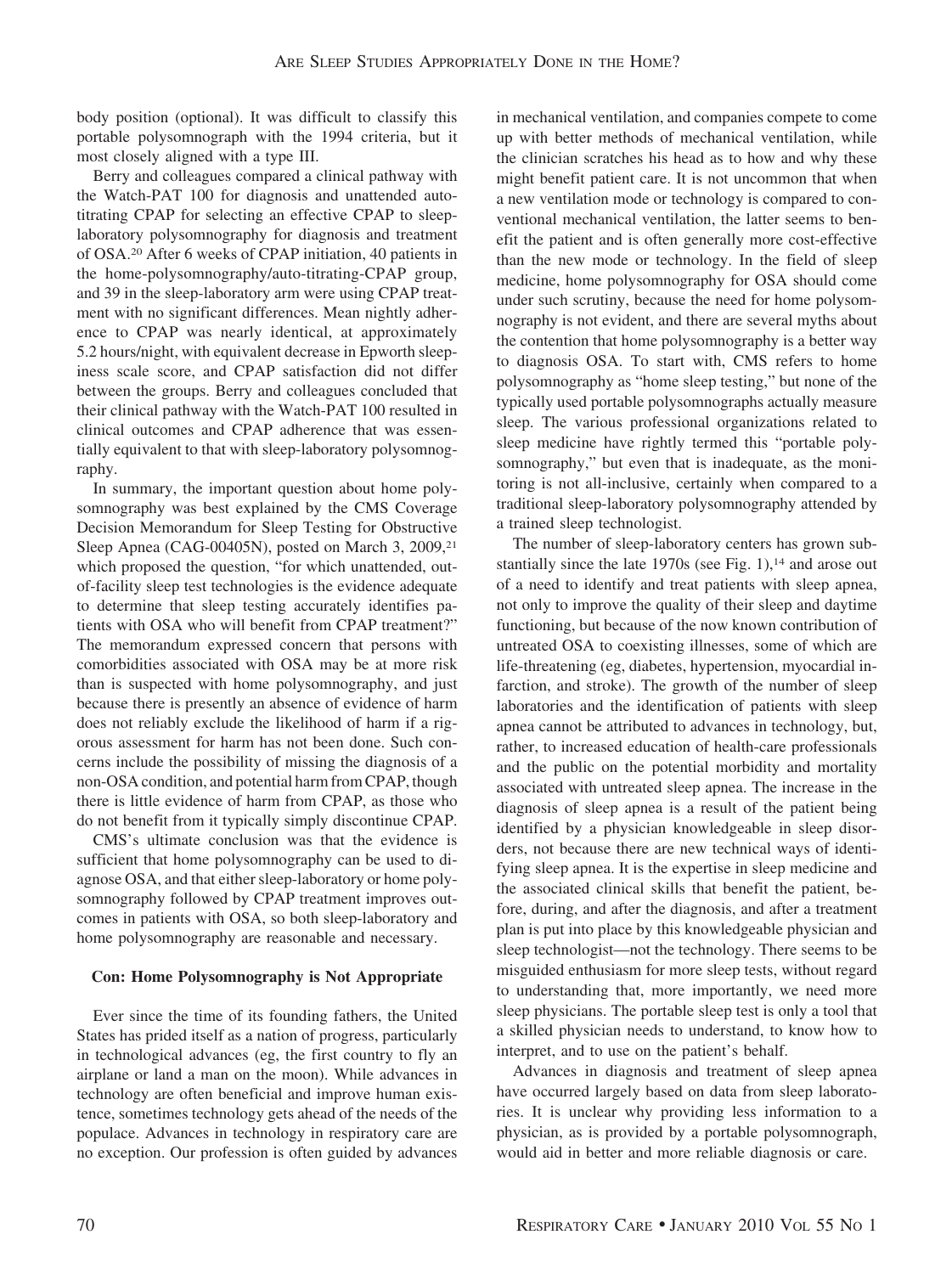#### Table 4. Myths About Home Polysomnography

Sleep-laboratory polysomnography availability is limited Change in Medicare/Medicaid National Coverage Decision will increase access to home polysomnography Home polysomnography is appropriate for all patients

Home polysomnography is more cost-effective

Physician can interpret home-polysomnography results

Patient outcome same as sleep-laboratory studies

Home polysomnography doesn't require an accredited sleep laboratory

(Adapted from Reference 22.)

# **Myths About Home Polysomnography in Sleep Apnea**

There are several myths about the benefits of portable polysomnography (Table 4).22 The principal driving force behind these is seemingly to address the fact that many patients with sleep apnea are not being identified because of the lack of an available sleep laboratory, but that is negated by the substantial increase in the number of sleep laboratories, by all of them being busy, and by the new sleep laboratories appearing in many regions. Because of this, the wait time for getting a sleep-laboratory polysomnography continues to drop, fueled by competition between sleep laboratories in various communities: another example of how competition can improve services.

Proponents have indicated that portable polysomnography is a more cost-effective way to diagnosis sleep apnea. Close examination refutes that claim.23 Portable polysomnography does not allow for titration of CPAP, the primary treatment for sleep apnea. In contrast, a sleep-laboratory can perform a split-night polysomnography and achieve both diagnosis and CPAP titration in a single study. When you take into account the limited number of variables that can be monitored in portable polysomnography, that a repeat polysomnography often has to be done because of data that cannot be collected in portable polysomnography or because there are less than 4 hours of data, then portable polysomnography does not appear to lower costs.24-26

Patient safety has been a major focus in evaluating all advances of medicine. Whereas it appears that portable polysomnographs are not necessarily unsafe, the limited nature of the technology does not allow identifying sleep events that would be identified in a sleep-laboratory polysomnography (eg, malignant arrhythmias). CMS addressed this by stating that they would not reimburse for home polysomnography in patients who have comorbidities such as congestive heart disease, but this does not guarantee safety, as a patient with perhaps nothing more serious than essential hypertension can have malignant arrhythmias that would not be identified by a portable polysomnograph. In addition, a sleep laboratory will identify patients with other

### Table 5. Limitations of Home Polysomnography

#### Risk of data loss

| Different software among different portable polysomnographs                                                                              |
|------------------------------------------------------------------------------------------------------------------------------------------|
| Some portable polysomnographs can exclude OSA, some can confirm<br>OSA, and some can do both                                             |
| Not possible to diagnose disorders other than simple OSA (eg,<br>complex or central sleep apnea, or upper-airway-resistance<br>syndrome) |
| No measurement of sleep                                                                                                                  |
| Not possible to review all the raw data, which is the AASM<br>accreditation standard                                                     |
| False negatives and false positives                                                                                                      |
| Fewer research studies on home polysom nography in females                                                                               |
| Best for appea-hypopnea index of $\leq 5$ or $\geq 30$ events/hour                                                                       |
| Not useful for split-night polysomnography                                                                                               |
| Unclear how to titrate CPAP                                                                                                              |
| May generate future AASM certification criteria                                                                                          |
| $OSA =$ obstructive sleep apnea<br>$AASM = American Academy of Sleep Medicine$                                                           |

 $CPAP =$  continuous positive airway pressure

sleep events that could cause injury (eg, sleep walking, rapid-eye-movement sleep behavior disorder, and seizure). Sleep laboratories occasionally have to call in paramedics or an emergency team to care for patients who develop serious medical problems in the middle of the night.

### **Limitations of Home Polysomnography**

The combined experience of sleep laboratories throughout the country is that sleep apnea is a serious medical disorder that needs appropriate identification and treatment. This finding is based on data from a small number of computer-based sleep-measurement technology products that have served the sleep-medicine field well. How portable polysomnography can improve on that experience is unclear because of the substantial limitations of this technology (Table 5). At recent count, over 30 different portable polysomnographs have come, and some gone, in attempts to capture this market of unidentified sleep apnea patients. The intent is to serve these patients, but portable polysomnography is also a "reduced-expense technology" and thus can be associated with a higher profit margin, which is especially important in a managed-care environment.

Each portable polysomnograph has different software, which the provider needs to understand to realize what the device is and is not measuring. Some are equipped to exclude OSA, some can confirm OSA, and some can do both. The limitations include the fact that data can be lost. In recent studies as much as 14% of the sleep time data was lost.24

In addition, different portable polysomnographs have different sensitivities and specificities that the provider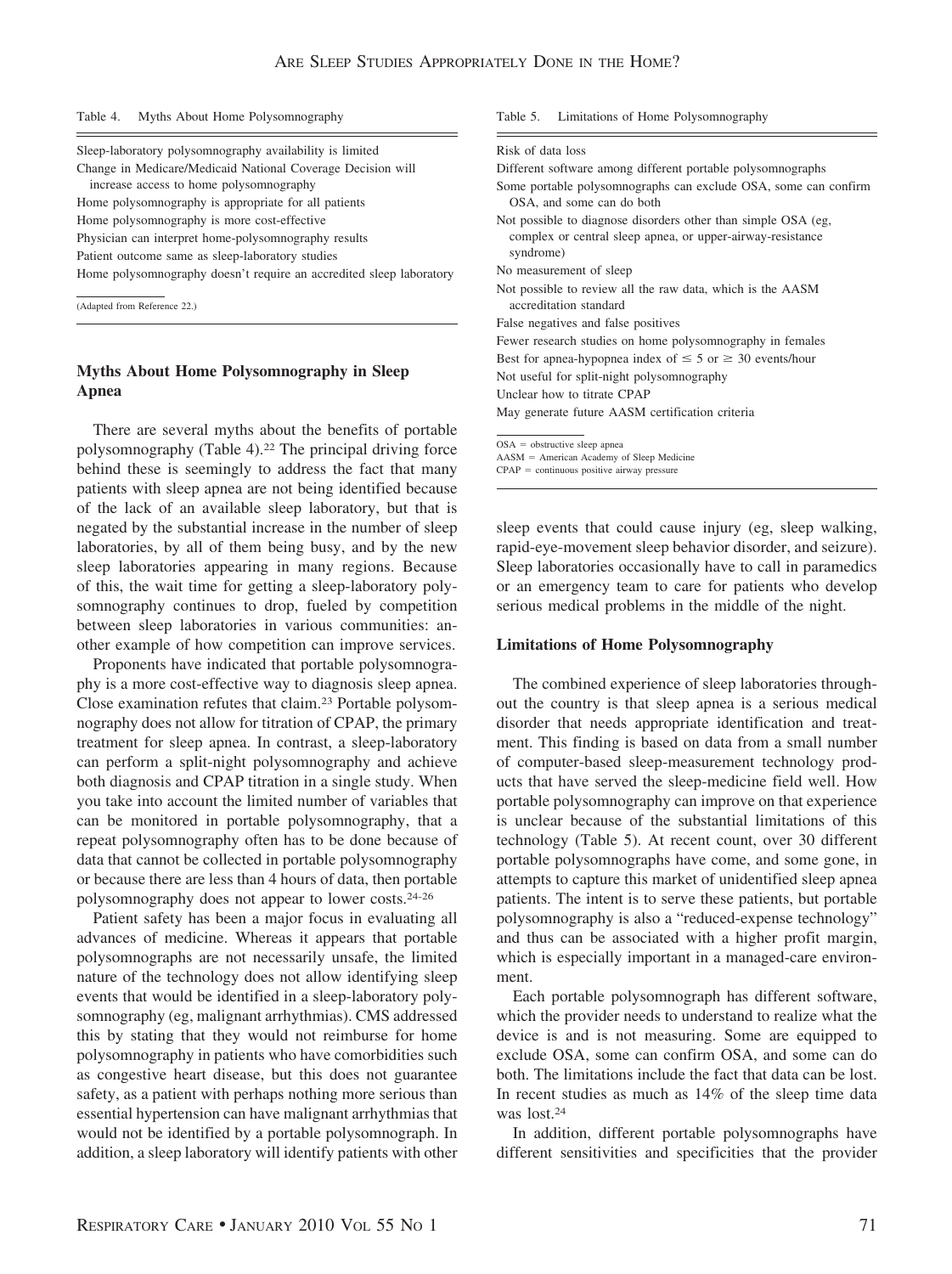needs to understand. None of the available portable polysomnographs measures sleep stages, which are measured in a sleep laboratory. While it is standard for a sleep physician to review the raw polysomnography data, these data are not always reviewed from portable polysomnography. Basically, you need to trust that the software will capture the appropriate data. Reviewing the raw data is required to achieve AASM accreditation and receive payment from CMS, so one might wonder how that may be universally achieved.

The available literature on portable polysomnography is limited by the fact that few studies have included women. Essentially none of the studies identified other sleep disorders that may be incidentally found during a sleep-laboratory polysomnography (eg, periodic-limb-movement disorder; complex sleep apnea manifest as a combination of obstructive and central sleep apnea; and respiratoryrelated arousals, as in the upper-airway-resistance syndrome).

In short, portable polysomnographs are primarily designed to rule in or rule out OSA, focusing on the patient who has less than 5 or more than 30 respiratory events per hour of sleep. This makes the group with 5 to 30 events/ hour difficult to identify, which may require a sleep-laboratory polysomnography.

### **Summary**

Whereas portable polysomnography may benefit patients who are unable to come to a sleep laboratory because of infirmity or lack of access, overall this remains a question. The primary message of our assessment is that it is the trained physician who makes the diagnosis, not the polysomnograph, although both are essential in establishing the correct diagnosis. For the future, clinicians will be most usefully guided not by more studies of the technical comparability of home versus sleep-laboratory polysomnography, but by outcomes studies, which should focus most prominently on relief of signs, symptoms, and comorbidities; patient adherence to CPAP; and cost-effectiveness in applicable broader-based populations.

#### **REFERENCES**

- 1. Young T, Palta M, Dempsey J, Skatrud J, Weber S, Badr S. The occurrence of sleep-disordered breathing among middle-aged adults. N Engl J Med 1993;328(17):1230-1235.
- 2. Peppard PE, Young T, Palta M, Skatrud J. Prospective study of the association between sleep-disordered breathing and hypertension. N Engl J Med 2000;342(19):1378-1384.
- 3. Shahar E, Whitney CW, Redline S, Lee ET, Newman AB, Nieto FJ, et al. Sleep disordered breathing and cardiovascular disease: crosssectional results of the Sleep Heart Health Study. Am J Respir Crit Care Med 2001;163(1):19-25.
- 4. Yaggi HK, Concato J, Kernan WN, Licgtman JH, Brass LM, Mohsenin V. Obstructive sleep apnea as a risk factor for stroke and death. N Engl J Med 2005;353(19):2034-2041.
- 5. Babu AR, Herdegen J, Fogelfeld L, Shott S, Mazzone T. Type 2 diabetes, glycemic control, and continuous positive airway pressure in obstructive sleep apnea. Arch Intern Med 2005;165(4):447-452.
- 6. Gruber A, Horwood F, Sithole J, Ali NJ, Idris I. Obstructive sleep apnoea is independently associated with the metabolic syndrome but not insulin resistance state. Cardiovasc Diabetol 2006;5:22.
- 7. Howard ME, Desai AV, Grunstein RR, Hukins C, Armstrong JG, Joffe D, et al. Sleepiness, sleep-disordered breathing, and accident risk factors in commercial vehicle drivers. Am J Respir Crit Care Med 2004;170(9):1014-1021.
- 8. Akashiba T, Kawahara S, Akahoshi T, Omori C, Saito O, Majima T, Horie T. Relationship between quality of life and mood or depression in patients with severe obstructive sleep apnea syndrome. Chest 2002;122(3):861-865.
- 9. Gay P, Weaver T, Loube D, Iber C; Positive Airway Pressure Task Force; Standards of Practice Committee; American Academy of Sleep Medicine. Evaluation of positive airway pressure treatment for sleep related breathing disorders in adults. Sleep 2006;29(3):381-401.
- 10. Standards of Practice Committee of the American Sleep Disorders Association. Practice parameters for the use of portable recording in the assessment of obstructive sleep apnea. Sleep 1994;17(4):372- 377.
- 11. Flemons WW, Littner MR, Rowley JA, Gay P, Anderson WM, Hudgel DW, et al. Home diagnosis of sleep apnea: a systematic review of the literature. An evidence review cosponsored by the AASM, ACCP, and ATS. Chest 2003;124(4):1543-1579.
- 12. Chesson AL Jr, Berry RB, Pack A. Practice parameters for the use of portable monitoring devices in the investigation of suspected obstructive sleep apnea in adults. Sleep 2003;26(7):907-913.
- 13. Centers for Medicare and Medicaid Services. Decision Memo for Continuous Positive Airway Pressure (CPAP) Therapy for Obstructive Sleep Apnea (OSA) (CAG-00093R). April 4, 2005. http://www. cms.hhs.gov/mcd/viewdecisionmemo.asp?id=110. *Accessed November 4, 2009.*
- 14. American Academy of Sleep Medicine. 2008 membership report, July 1, 2009. www.aasmnet.org/members/resources/pdf/2008annual report.pdf. *Accessed November 4, 2009.*
- 15. AASM Portable Monitoring Task Force. Clinical Guidelines for the use of unattended portable monitors in the diagnosis of obstructive sleep apnea in adult patients. J Clin Sleep Med 2007;3(7):737-747.
- 16. Levendowski DJ, Zack N, Rao S, Wong K, Gendreau M, Kranzler J, et al. Assessment of the test*-*retest reliability of laboratory polysomnography. Sleep Breath 2009;13(2):163-167.
- 17. Collop NA. Scoring variability between polysomnography technologists in different sleep laboratories. Sleep Med 2002;3(1):43-47.
- 18. Mulgrew AT, Fox N, Najib TA, Ryan CF. Diagnosis and initial management of obstructive sleep apnea without polysomnography: a randomized validation study. Ann Intern Med 2007;146(3):157-166.
- 19. Flemons WW, Whitelaw WA, Brant R, Remmers JE. Likelihood ratios for a sleep apnea clinical prediction rule. Am J Respir Crit Care Med 1994;150(5 Pt 1):1279-1285.
- 20. Berry RB, Hill G, Thompson L, McLaurin V. Portable monitoring and autotitration versus polysomnography for the diagnosis and treatment of sleep apnea. Sleep. 2008;31(10):1423-1431.
- 21. Centers for Medicare and Medicaid Services. Decision memo for sleep testing for obstructive sleep apnea (CAG-00405N). March 3, 2009. http://www.cms.hhs.gov/mcd/viewdecisionmemo.asp?id=227. *Accessed November 4, 2009.*
- 22. Chediak AD. Why CMA approved home sleep testing for CPAP coverage. J Clin Sleep Med 2008;4(1):16-18.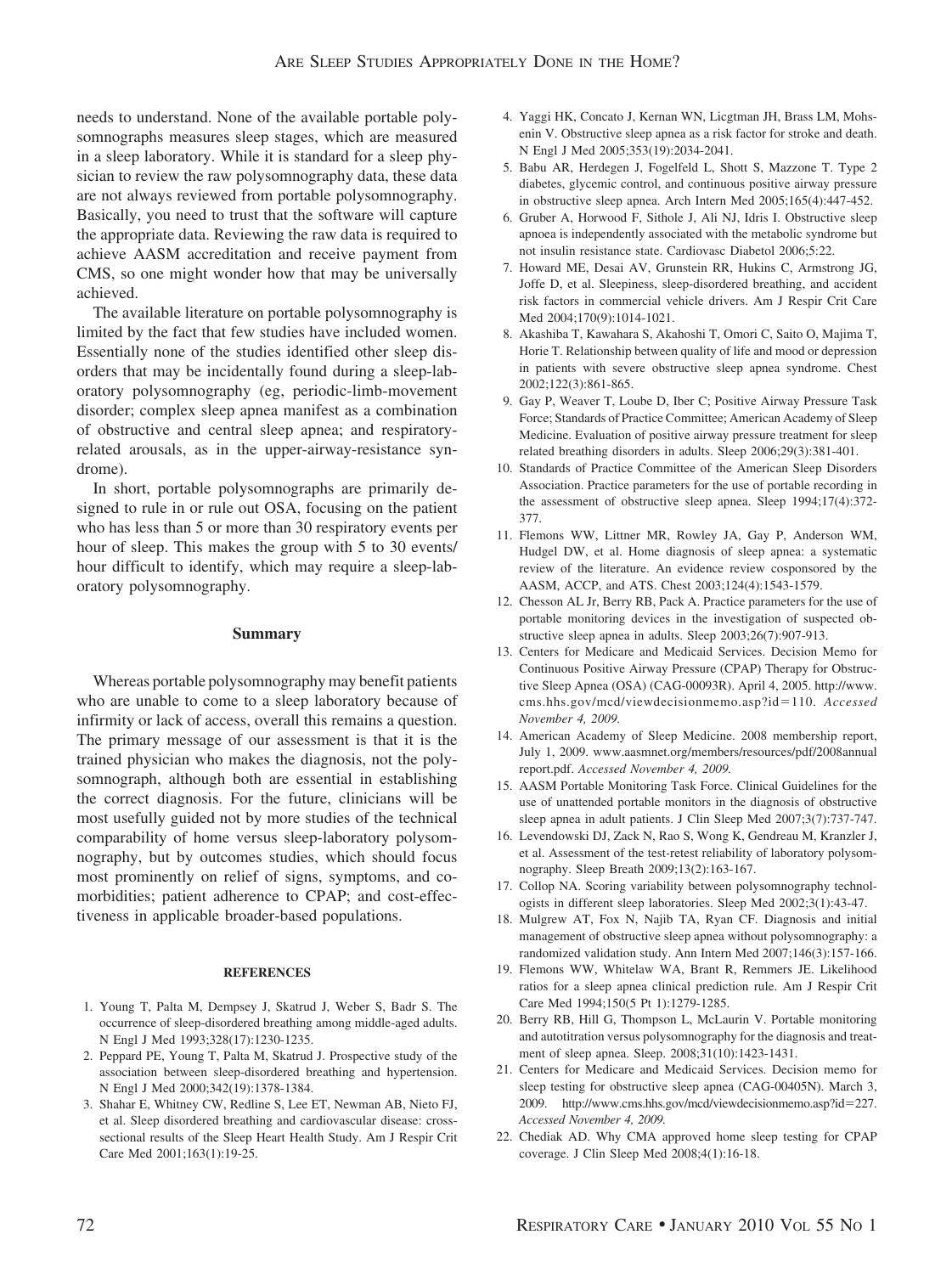- 23. Carlson AH. Homeward bound? Sleep Review. June 2008. www. sleepreviewmag.com/issues/articles/2008-06 01.asp *Accessed November 4, 2009.*
- 24. Ayappa I, Norman RG, Sewelall V, Rappaport DM. Validation of a self-applied unattended monitor for sleep disordered breathing. J Clin Sleep Med 2008;4(1):26-37.
- 25. Erman MK, Stewart D, Einhorn D, Gordon N, Casal E. Validation of

### **Discussion**

**MacIntyre:** None of us here are sleep physicians, so we're at a disadvantage in trying to get into complicated questions. I was impressed, Peter; you gave us a wonderfully balanced view. After the first part of your presentation I was convinced that portable polysomnographs are a good thing, and after the second part I was concerned that maybe they should only play a limited role. I was struck that neither you nor Paul is inclined to use portable polysomnographs. Do you see that changing in your practice in the next few years, now that the rules have changed, or are you going to hold out and insist that patients come to the sleep laboratory?

**Gay:** That's a difficult question to answer for the nation; it's a very easy question for us at Mayo Clinic because of our referral patient populations. For example, if somebody comes to the Mayo Clinic and has to spend \$200 a night waiting in a hotel to discuss their portable polysomnography, as opposed to coming in and the next day they have a diagnosis and a treatment plan. Paul also has that type of referral, although he does more innercity kind of work, but then those patients have to come a long way; driving from one place to another in Los Angeles is \$50 worth of gas. So putting the onus on the patient to pay more out of pocket is not very appealing to them, especially when you know you're also going to lose quite a bit of money for that.

I'll tell you where I think this practice is going to change: we are gearing up to be able to do portable polysomnographs, because it is a reality. I don't think it's going to come from CMS. I think it's going to come from large employers that have a lot of young employees with a high likelihood of OSA and who don't need a complete laboratory polysomnography, and they don't want to pay the 90% differential for the sleep-laboratory study. I think we'll be forced to do these mostly by big employers.

**MacIntyre:** You implied that portable polysomnographs can be used to effectively rule out sleep apnea, or to find it in the very severe forms of sleep apnea. Is it reasonable to use it as a screen, if you will, to diagnose the obvious, to exclude the clearly normal, and refer to you and Paul the ones in the middle?

**Gay:** I think this is where the treating physician is most important in making the assessment of what side of the scale are they on. The way we use that decision is the assessment of comorbidities and the presence of sleepiness. With a patient who is clearly very sleepy and has some comorbidities, they should go right to the sleep laboratory, because I'm trying to rule in the disease and get to a treatment plan. For someone who's not sleepy and doesn't have substantial comorbidities it would not be unreasonable to do a portable polysomnography, with the higher interest in ruling out OSA and using a very low apneahypopnea index for that.

**Epstein:** Are portable polysomnographs difficult to set up at home?

**Gay:** It depends on the polysomnograph, but a general technique is mandated by CMS. You must get an ed-

the ApneaLink for the screening of sleep apnea: a novel and simple single-channel recording device. J Clin Sleep Med 2007;3(4):387- 392.

26. Nakayama-Ashida Y, Takegami M, Chin K, Sumi K, Nakamura T, Takahashi K, et al. Sleep-disordered breathing in the usual lifestyle setting with home monitoring in a population of working men in Japan. Sleep 2008;31(3):419-425.

> ucational session in a center. With this new ruling—and I've got to get more clarification on this, because it is very surprising to me—they turned this over to the general practitioner. If you're going to have to have somebody who can properly teach these patients to do this setup, I think you'd have 10% failure at the most.

> **Epstein:** Could you mail it to the patient with a CD that describes how to do it, and have them do their own study and mail it in?

> **Gay:** Some protocols are doing that.

**Gentile:** With turning this over to general practitioners, do you see the prescriptions for CPAP skyrocketing?

**Gay:** It's going to skyrocket anyway. A huge number of patients have undiagnosed sleep-disordered breathing. Whether they get there through an unacceptable portable polysomnography and are inappropriately put on CPAP is not the right question. I don't think it will be that hard, once we figure this out. I think portable polysomnography is not going to be inappropriately used for a long time if they go this route, because I think there will be protocols whereby we ensure that we do this better, because the patient population gets the word that, "Oh, I did that and it was a complete waste of time," and it is obviously bad if they just end up in the sleep laboratory anyway or never use CPAP again.

**Durbin:** Clinically, and in the operating environment, I think that undiagnosed OSA is becoming a major concern. Most of these patients will present the day of or within a couple of days of a surgery. Many will have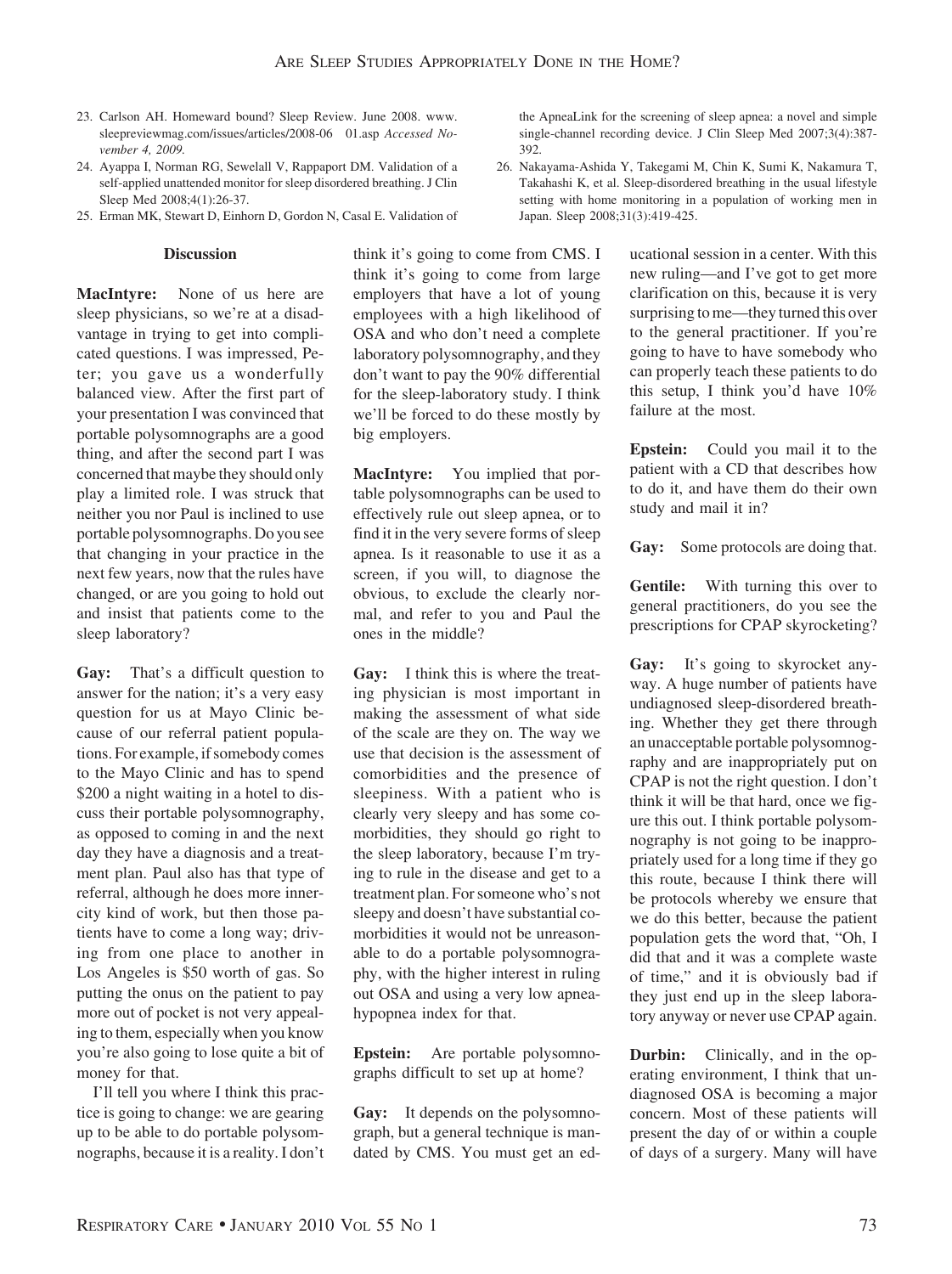some findings that suggest OSA. Is there any role for perioperative screening of these patients? How much does the perioperative environment or the postoperative state affect test outcomes?

Gay: We just published a study<sup>1</sup> that looked at a randomized trial that preoperatively used the Sleep Apnea Clinical Score and Ward Flemons's criteria,2 which include neck measurement, hypertension, and observed disordered breathing. If you combine those with 2 other features, the importance of first putting them in a risk category helps give you an idea of who's going to desaturate. We also learned to have increased postoperative monitoring to look for desaturation incidences. We've confined this to patients who've had hip and knee replacement, because they're a very uniform population for this, so it allows us to control for that.

The most important predictor for complications, re-intubation, and staying extra days is desaturations and apneic events in the post-anesthesia care unit. We monitor them for 90 minutes, and if they have recurrent desaturation or apneic events, it's important. If they have 2 out of 3 events in a 30-minute epoch, then the odds of a complication are 20 times greater. If they have just desaturation events after they're out of the post-anesthesia care unit, they may be more likely to have some OSA, but they are less likely to have an important complication.

We're asking a different question here. We want to know who's going to have a bad problem. Who might have sleep-disordered breathing that will cause a major event? The next step is what intervention will prevent that?

1. Gali B, Whalen FX, Schroeder DR, Gay PC, Plevak DJ. Identification of patients at risk for postoperative respiratory complications using a preoperative obstructive sleep apnea screening tool and postanesthesia care assessment. Anesthesiology 2009;110(4):869-877.

2. Flemons WW, Whitelaw WA, Brant R, Remmers JE. Likelihood ratios for a sleep apnea clinical prediction rule. Am J Respir Crit Care Med 1994;150(5 Pt 1):1279-1285.

**Sessler:** What's the best way to evaluate these non-intubated patients who have chronic respiratory failure, for example, from morbid obesity? How can portable polysomnography be applied in the ICU?

**Gay:** Let me preface this. There is a difference between trying to prevent postoperative complications in a patient with missed OSA and those who go into, or have a high likelihood of, frank respiratory failure. The patients we're screening for OSA—if, indeed, as you said, they have these positive criteria—you might say, why don't you just put all of them on CPAP? The bariatric surgery group's study<sup>1</sup> was quite positive when putting all of them on CPAP. The difficulty with that is that it's in a monitored study environment.

When we tried to preemptively identify the patients with a high Sleep Apnea Clinical Score and simply said they're going to be randomized to be put on an auto-PAP, about 50% of the time you'll find the patient has removed the mask and it fell to the floor, and then they just have this replaced with supplemental oxygen alone, and then some of them develop hypercapnia on that basis and end up being moved over to noninvasive ventilation.

What's flabbergasting to me is how difficult it is to pick these people out. You look at very obese people who you know have OSA, and you put them on supplemental oxygen, and their saturation is fine, and they sail through it. Someone very similar to that may have a catastrophe, but it's a minority and you can't put everybody in the ICU on a monitor just for that minority. You will after your first lawsuit, but you'll get over it. That's the difficulty. We can't afford to monitor all these people. But we also can't afford a mistake. How you figure that out in your hospitals is going to be crucial. Our study is an attempt to do that.

1. Huerta S, DeShields S, Shpiner R, Li Z, Liu C, Sawicki M, et al. Safety and efficacy of postoperative continuous positive airway pressure to prevent pulmonary complications after Roux-en-Y gastric bypass. J Gastrointest Surg 2002;6(3):354-358.

**MacIntyre:** Maybe this is oversimplifying it, but an ICU environment has nurses at the bedside. Is that a good enough monitor, or do we have to get something with bells and whistles and electrodes?

**Gay:** I think observation by somebody who's trained to look for this is excellent. The problem is, how many times do you go into your ICU and ask them if anybody's heard [the patient] snore or saw him obstruct? Nurses aren't trained to focus on obstruction events. If there is desaturation, turn up the oxygen, but the question to ask is, why did it happen? Look for OSA. I have to train nurses to do that.

**MacIntyre:** Or therapists.

**Gay:** They're much better at it now, with their protocols.

**Siobal:** They rescinded the rule that you need a board-certified sleep physician. How's that going to affect the accreditation process? I guess they'll have to change their requirements.

I coordinate the sleep program at San Francisco General Hospital, and we've been using type II and type III polysomnographs for many years during in-house observed sleep studies, and they work fine for us and help us identify patients with really severe OSA and high respiratory-disturbance and apnea-hypopnea indexes. Our waiting list is 5 months, because we're a poor county hospital with a lot of